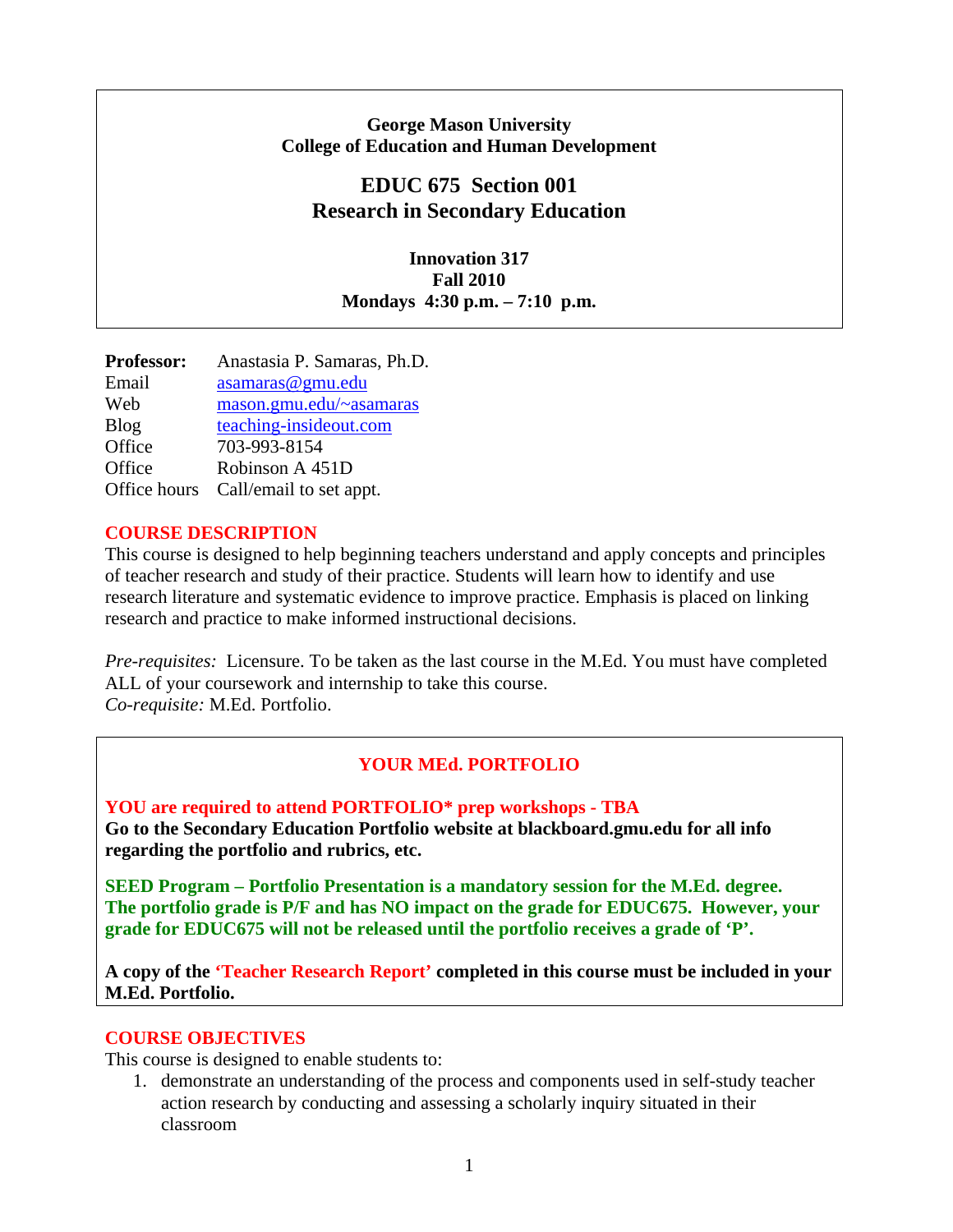- 2. prepare a research proposal which makes explicit links between theory and practice;
- 3. examine ethical considerations when conducting teacher research;
- 4. conduct teacher research which includes: research question(s), research proposal; review of related literature, methods, data collection/analysis, findings, discussion of contributions to students, teacher, and education field; and abstract;
- 5. participate in "critical collaborative inquiries" to gain multiple perspectives in interpreting research and for validation, and peer review of research;
- 6. demonstrate integration of national and state standards for content and pedagogy as related to the research question by reflecting on their own teaching practice and its impact on students' learning in their Master's portfolio;
- 7. demonstrate skills in the application of technology and use of resources in teacher research

## **NATURE OF COURSE DELIVERY**

The course will be taught through a variety of activities to support the development of students' self-study teacher research projects involving: whole class and small group discussions, group, pair and group work, online work, and dialogue and reflections about practice. Web-based documents and correspondence are accessible through a course Blackboard page which students will use regularly throughout the course and which require students to be able to post and access. Computer with Internet access and current GMU email account is needed.

### **RELATIONSHIP TO PROFESSIONAL STANDARDS**

At the end of this course students will demonstrate an understanding and application of subject area standards aligned with the *National Content Standards* and identified by their Specialized Professional Association (SPA); and an understanding and application of teaching and learning standards as outlined by *INTASC.* 

National Content Standards for student's respective discipline: NCSS, NCTE, NCTM, NSTA National Council for the Social Studies http://www.ncss.org/

 National Council of Teachers of English http://www.ncte.org/ National Council of Teachers of Mathematics http://www.nctm.org/ National Science Teachers Association http://www.nsta.org/ http://books.nap.edu/readingroom/books/nses/

INTASC: Interstate New Teacher Assistance and Support Consortium http://www.ccsso.org/content/pdfs/corestrd.pdf

Also visit:

The Partnership for  $21<sup>st</sup>$  Century Skills Framework http://www.21stcenturyskills.org/index.php?option=com\_content&task=view&id=254&I temid=120

National Board of Professional Teaching Standards http://www.nbpts.org/the\_standards/the\_five\_core\_propositio

## **COLLEGE OF EDUCATION AND HUMAN DEVELOPMENT EXPECTATIONS**

The Graduate School of Education expects that all students abide by the following: Students are expected to exhibit professional behavior and dispositions. You need to become familiar with the professional dispositions:

http://cehd.gmu.edu/teacher/professional-disposition

Students must follow the guidelines of the University Honor Code. See http://www.gmu.edu/catalog/apolicies/#TOC\_H12 for the full honor code. Students must agree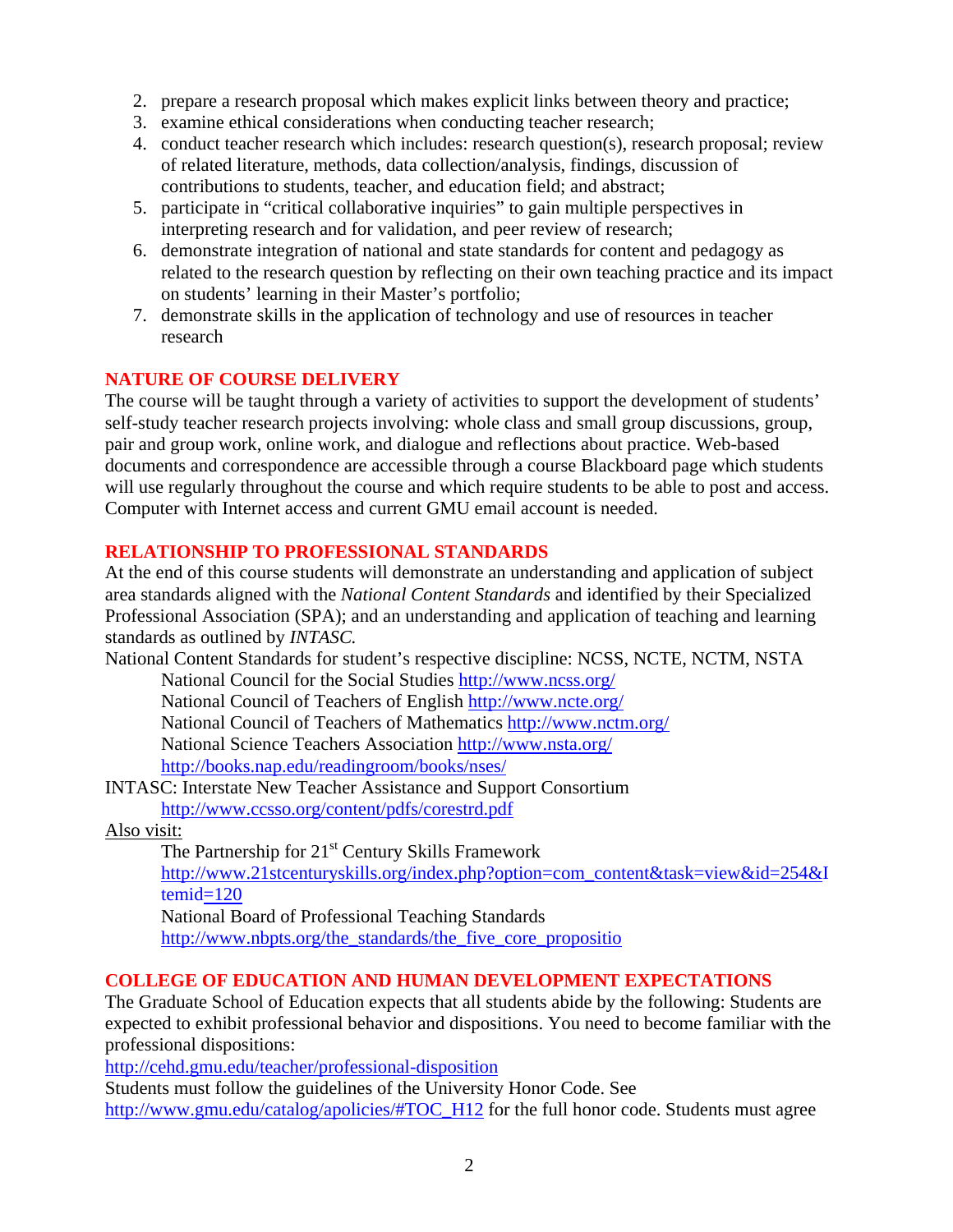to abide by the university policy for Responsible Use of Computing. See http://mail.gmu.edu and click on Responsible use of Computing at the bottom of the screen. Students with disabilities who seek accommodations in a course must be registered with the GMU Disability Resource Center (DRC) and inform the instructor, in writing, at the beginning of the semester. See www.gmu.edu/student/drc or call 703-993-2474 to access the DRC.

#### **EMERGENCY PROCEDURES**

You are encouraged to sign up for emergency alerts by visiting the website https://alert.gmu.edu. There are emergency posters in each classroom explaining what to do in the event of crises. Further information about emergency procedures exists on http://www.gmu.edu/service/cert.

### **REQUIRED TEXT**

Samaras, A. P. (2010). *Self-study teacher research: Improving your practice through collaborative inquiry.* Thousand Oaks, CA: SAGE.

### **STUDENT STUDY SITE FOR TEXT**: http://www.sagepub.com/samaras/

See Chapter Resources for each chapter:

- PowerPoint Slides
- Self-Study Scholar Advice
- Chapter Summary
- Discussion Question

### **REQUIRED READINGS**

McNiff, J., Lomax, P., & Whitehead, J. (2003). Chapter 2, The main features of action research process. In, *You and your action research project.* London and NY: RoutledgeFalmer. Access through GMU, Library, e-reserves. Password = "research"

Senese, J. (2005). Teach to learn. *Studying teacher education, 1*(1), 43–54.

Note: American Psychological Association (2009). *Publication manual* (6<sup>th</sup>.ed.). Washington, DC, American Psychological Association (Available as reference at library).

Must have access to GMU email and with other email account forwarded to GMU mail account on Blackboard at courses.gmu.edu.

#### **COURSE REQUIREMENTS AND EVALUATION**

- 1. Participation 30%
	- Attendance, Class Activities, Readings (integrated in assignments)
	- Critical Friend Inquiries in Class and Online, includes peer review of draft  $(15%)$
	- Research Proposal (5%)
	- Draft Literature Review Sharing in Class (5%)
	- Final Presentation (5%)
- 2. Teacher Research Project Report 70%

#### *Minute Exit Folders*

Each of you will be given a file folder. Use this folder to submit your assignments. I will return assignments in your individual folder. Also, at the end of each class, please take a minute and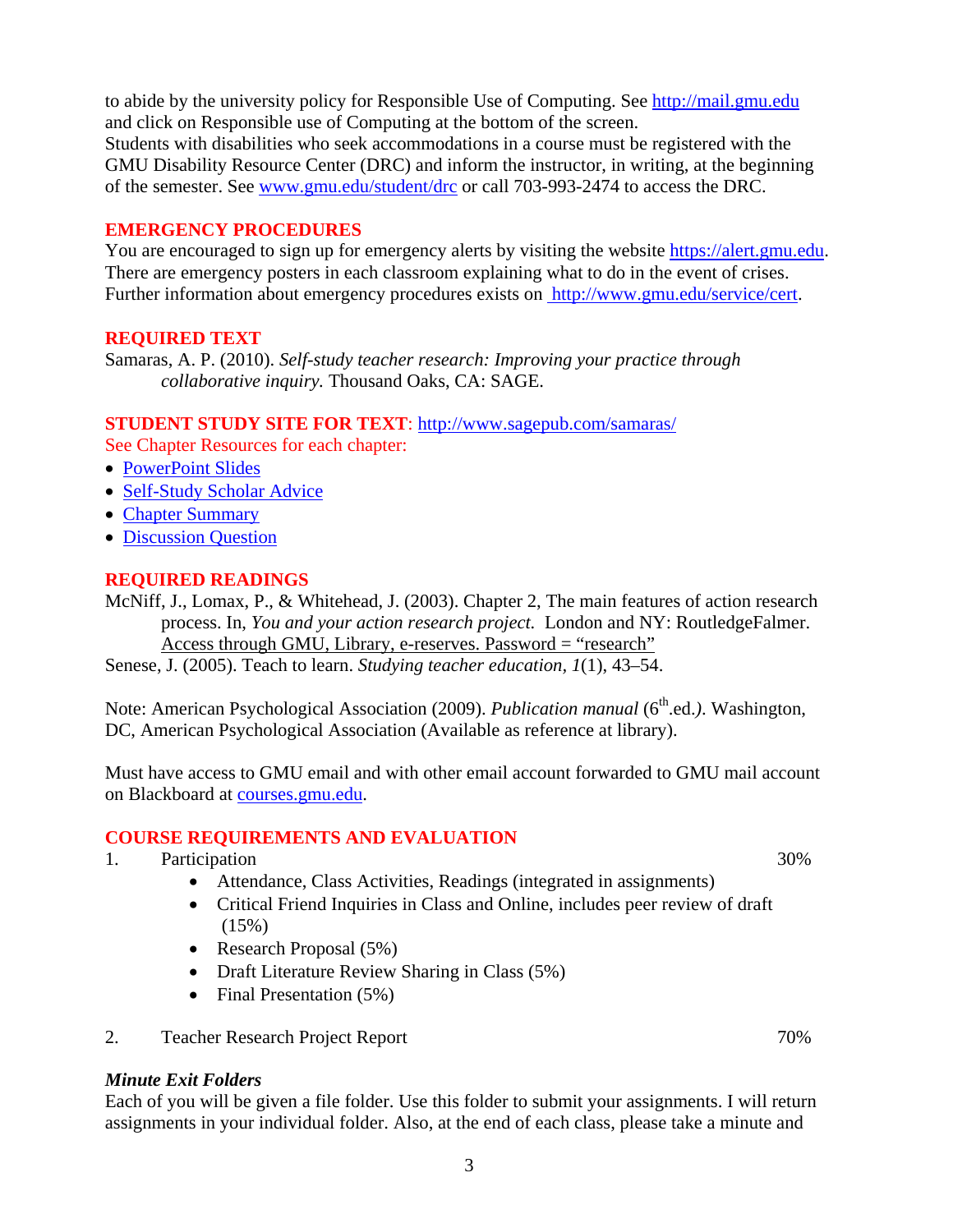*write a brief reflection on the class session and what question(s) remain unanswered* in your folder. Please date each entry. Your comments will provide feedback to help me be responsive to your learning needs. Turn your folder in at the end of each class.

### **1. Participation** (30%)

### *Attendance*

Attendance at all classes, for the entire class period is a course expectation and absence will affect your grade. Successful completion of this course requires attendance at all classes and active participation in the discussions. Being on time is also essential and lateness will affect your grade. Please notify instructor ahead of time if you must miss class and work with peers for missed material.

### *Readings, Class Activities, and Online Participation*

You are expected to complete all readings and participate in class and all online discussions with openness, consideration, and effort to "hear for" and "listen to" others as you also seek to be understood. Come to class prepared to contribute your critical reflections on both your own experiences and ideas presented by your critical friends. Demonstration of positive and collaborative professional dispositions towards colleagues during peer review, along with a willingness to accept constructive criticism is a course expectation.

### *Critical Friend Inquiries*

As part of your course participation, you will have the opportunity to work with a critical friend(s) to catalogue your research. Your work involves sharing weekly updates in class, sending and corresponding to critical friend research memos, brainstorming ideas as a teacher about the classroom dilemma you are researching and ideas for strategies and lessons, sharing how you are integrating standards in meaningful ways, and peer review of your research report. The memos are designed to co-support each other's research and to provide alternative perspectives on interpretation to increase the validity of your research. Critical friends provide support as well as a feedback loop to improve your practice. It is *critical* to have friends in research but critical friends are *not critical* in their approach with each other. Establish ground rules with "critical friends" and visit them often. Use your blackboard space to post and respond to each other's memos in the "Critical Friend." Specifically:

 You will find the 3 critical friend inquiries (CFI) and examples in our textbook. CFI 4.1, pp. 82-85 Research question and dilemma: Incorporate in artifact essay CFI 8.1, pp. 171-172 Pedagogies and Data Collection CFI 11.1, p. 215 Data Analysis

You will have the opportunity to work in a discipline-based team for peer review of your research draft which is a reciprocal process.

### *Assignments*

Since this is a professional development course (post licensure), high quality work (i.e., "A" work) is expected on all assignments and in class participation. All assignments must be completed. Assignment will be assessed using posted criteria known to the student. For full consideration, all assignments are due to professor *electronically* in the digital drop box prior to the beginning of class on the day they are due, unless otherwise announced. Blackboard will not accept deposits after the due date and time of class.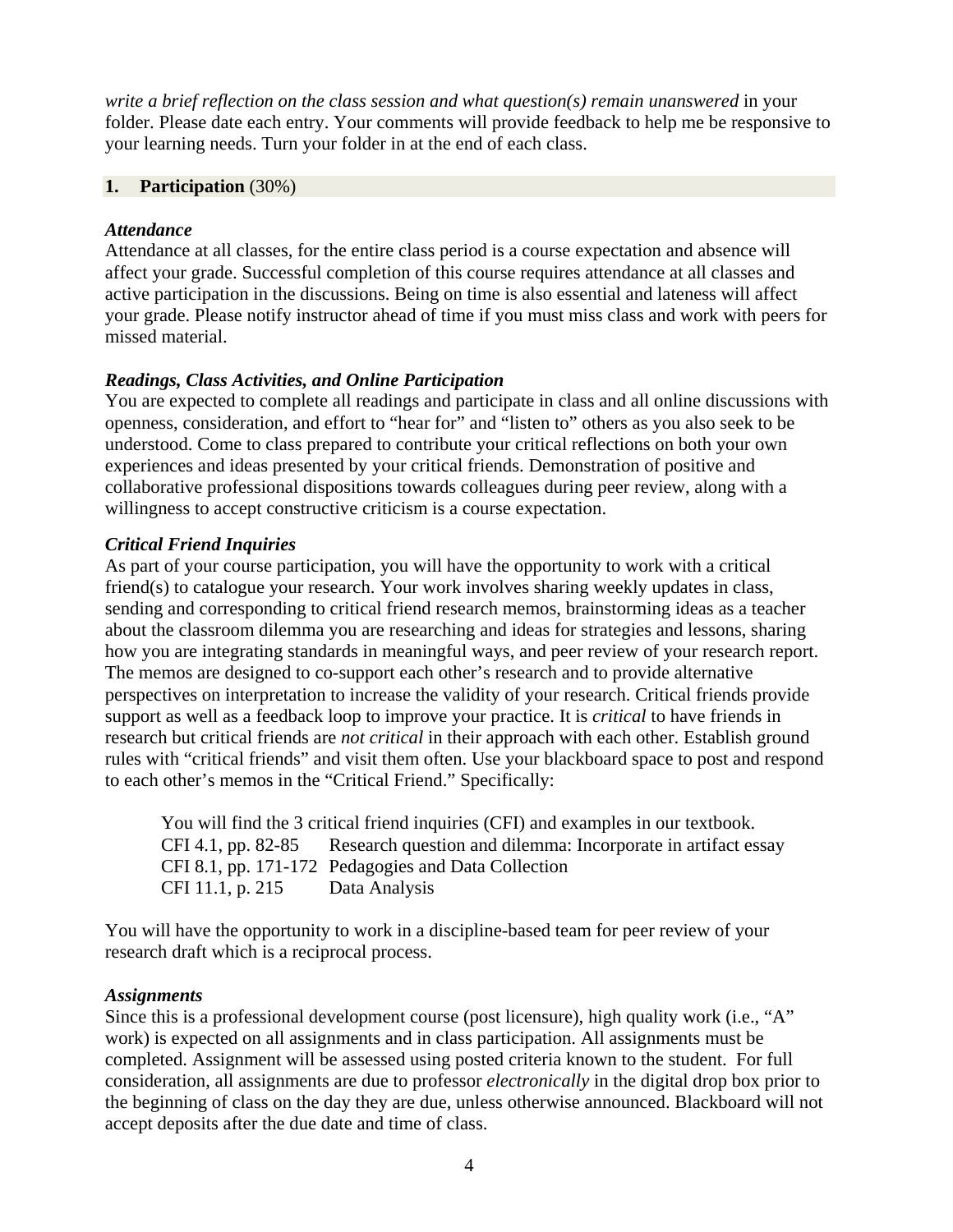All written assignments are to be word-processed using Times Roman 12 pt font, double-spaced, and submitted electronically on our class **Blackboard drop box at** http://courses.gmu.edu/. You need to install Java at java.com to upload assignments. Title each assignment with your last name and the name of the project/assignment, e.g., Smith.ResProp.02.16.10. Also bring a copy of the completed assignment to class for discussion which you can later place in the appendix of your report.

All assignments require: American Psychological Association (2009*). Publication Manual of the American Psychological Association*. American Psychological Association: Washington, DC. (Available as reference at library). \*For APA Guidelines online: http://owl.english.purdue.edu/owl/resource/560/01/

### *Weekly Researcher Log*

Keep a researcher log of progress of your project each week and include in the appendix of your final report. **See Self-Study Research Project Timeline Log in Chapter 2. Table 2.2)**. This is your tentative timeline and tool to self-regulate your progress and the research process.

### *Research Proposal*

*It must be love:* For your research paper, you should choose a topic that really matters to you. It should be something you're curious about and willing to spend time researching and learning about. If you aren't eager to spend several days curled up reading about your topic, then it's not love, and you need to ditch it and find another topic (Roberts, GMU alumna, 2009).

Write a research proposal. You may also elect to add a visual representation to your research proposal. The idea is for the visual to help you figure out your "thesis" and not to enter an art show. Approach this assignment from where you are with it and honor its incompleteness as part of the research process. Ask yourself does the written or visual proposal and presentation include each subtitle listed on p. 123 in our textbook.

### *Draft Literature Review*

Post a draft of your literature review on Blackboard and begin to ask yourself:

- What does the literature review add to your understanding of your research topic?
- What common topics and themes have you found in the literature?
- What ideas for pedagogical strategies can you adapt from the literature?

Use the topics to design your conceptual framework or mapping of the "big ideas" and connections you find in the literature to your study (See pp. 127-134).

## *Presentation of Research*

You are required to present your research project to your peers in an 8 minute presentation that includes a one-page handout of a special research resource for your peers, e.g., a research tool you found, a survey they can adapt in their classroom, technology tool you discovered, student exemplar that highlight the impact of your work, personal reflection to share. Oral presentations need to be professional and stay within the time frame allocated for the presentation and in consideration of peers' presentations.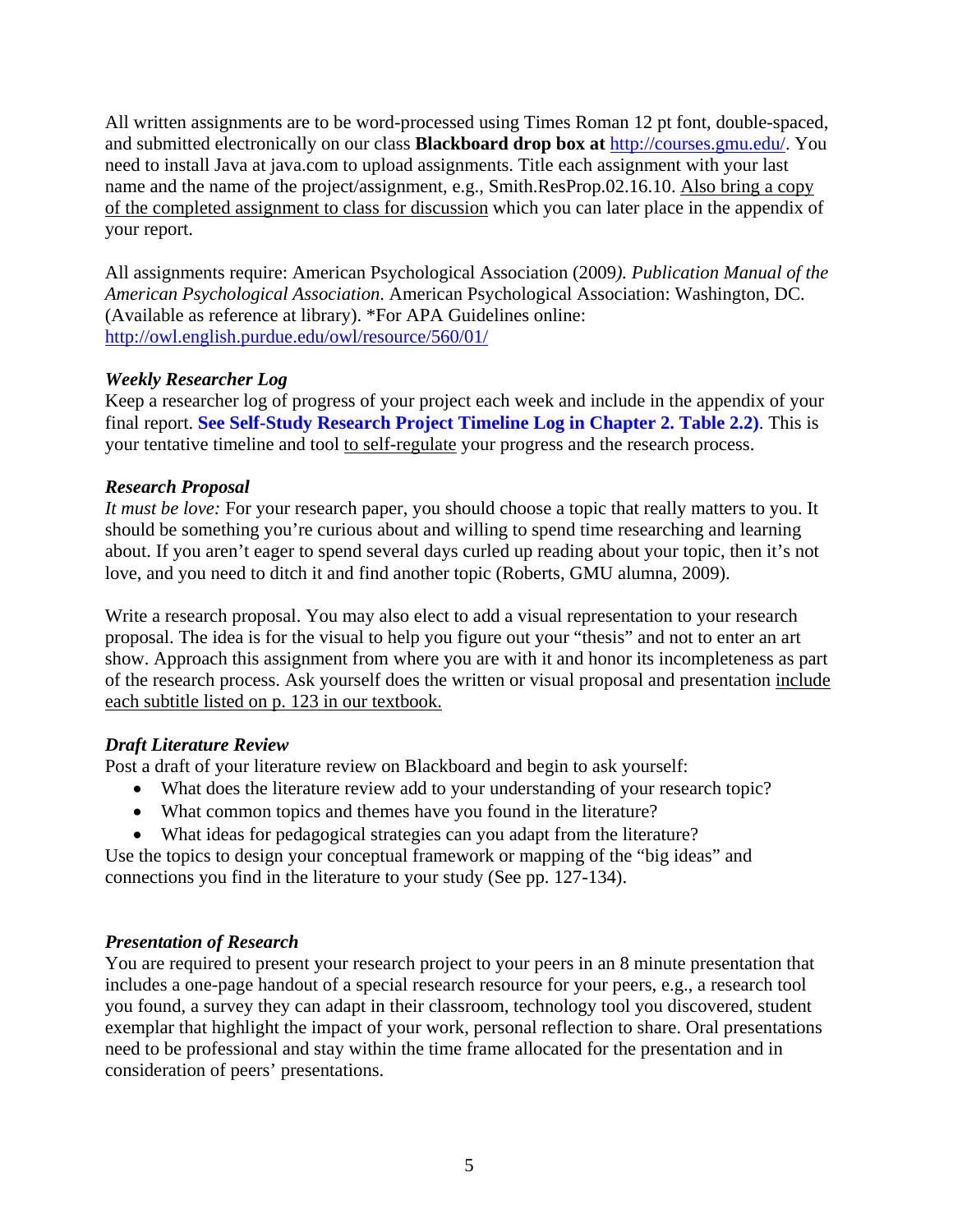| Category                                                                                                                                                                                                                                                                                                                                                                                                                                                                                       | Exemplary                                                                                                                                                                                                                                                                                                                                                                                         | Accomplished                                                                                                                                                                                                                                                   | Developing                                                                                                                                                                                                                                                                                                             | Undeveloped                                                                                                                                                                                                                                                                                       |
|------------------------------------------------------------------------------------------------------------------------------------------------------------------------------------------------------------------------------------------------------------------------------------------------------------------------------------------------------------------------------------------------------------------------------------------------------------------------------------------------|---------------------------------------------------------------------------------------------------------------------------------------------------------------------------------------------------------------------------------------------------------------------------------------------------------------------------------------------------------------------------------------------------|----------------------------------------------------------------------------------------------------------------------------------------------------------------------------------------------------------------------------------------------------------------|------------------------------------------------------------------------------------------------------------------------------------------------------------------------------------------------------------------------------------------------------------------------------------------------------------------------|---------------------------------------------------------------------------------------------------------------------------------------------------------------------------------------------------------------------------------------------------------------------------------------------------|
|                                                                                                                                                                                                                                                                                                                                                                                                                                                                                                | 30 pts.                                                                                                                                                                                                                                                                                                                                                                                           | $27-29$ pts                                                                                                                                                                                                                                                    | $25-26$ pts                                                                                                                                                                                                                                                                                                            | Below 25 pts                                                                                                                                                                                                                                                                                      |
| Attendance/<br>Participation<br>Attendance and<br>participation are<br>critical components<br>of this course. It<br>gives you the<br>opportunity to learn<br>from and contribute<br>to building a<br>positive classroom<br>experience and<br>community.<br>Participants<br>contribute to each<br>others' learning in<br>critical friend work<br>by actively<br>listening.<br>exchanging ideas,<br>sharing learning<br>from reading and<br>websites, and<br>supporting each<br>other's efforts. | Outstanding<br>Participation;<br>participates<br>regularly and<br>actively in<br>discussions and<br>activities. Promotes<br>conversation<br>focused on the topic.<br>Comments<br>demonstrate a high<br>level of<br>understanding and<br>contribution from<br>assigned readings.<br>Listens actively to<br>peers. Works very<br>closely with peers/<br>critical friends for<br>feedback and input. | Participates in<br>discussions and<br>activities on a<br>regular basis;<br>questions and<br>comments reveal<br>thought and<br>reflection and<br>contribution from<br>assigned readings.<br>Frequently involves<br>peers in learning<br>and offers<br>feedback. | Doesn't contribute<br>to discussions or<br>activities very<br>often, but generally<br>reveals some<br>thought and<br>reflection and some<br>contribution from<br>assigned readings.<br>Follows rather than<br>leads group<br>activities. Solicits<br>some peer<br>discussion. Misses<br>classes. Is late for<br>class. | Few<br>meaningful<br>contributions<br>to class<br>discussions.<br>Little evidence<br>of participation<br>and<br>contribution<br>from assigned<br>reading.<br>Shows little<br>concern for<br>peers' learning<br>or input.<br>Misses classes<br>and is late for<br>class. Does not<br>make up work. |

#### **Rubric for Participation**

### **2. Teacher Research Project (70%)**

You are required to write a report that includes the following sections: Rationale/Introduction, Research Question, Review of Related Literature, Method, Context, Participants, Data Collection, Analysis, Findings, Limitations, and Discussion including your reflections of selfstudy and implications for practice/further research. All teacher research reports must adhere to APA format. Your project should be useful to you and your students. A written a report that includes the specific headings and subheading are listed in Chapter 12 of our textbook.

#### **Performance-Based Assessment of Teacher Research Project**

Criteria for Evaluating the Research Report (70 Total Possible Points)

#### **Abstract**

- 1. Have you provided a single, articulate, concise paragraph of no more than 150 words
- 2. Does you abstract concisely describe your purpose, context, method, key findings, and significance?

 *5 points possible* 

### **Rationale**

- 1. Have you clearly and concisely explained why this research is important to you? Have you offered perspectives that shaped this question for you?
- 2. Did you provide a rationale for why this research is important to your students?
- 3. Have you addressed the broader educational and social significance of this research?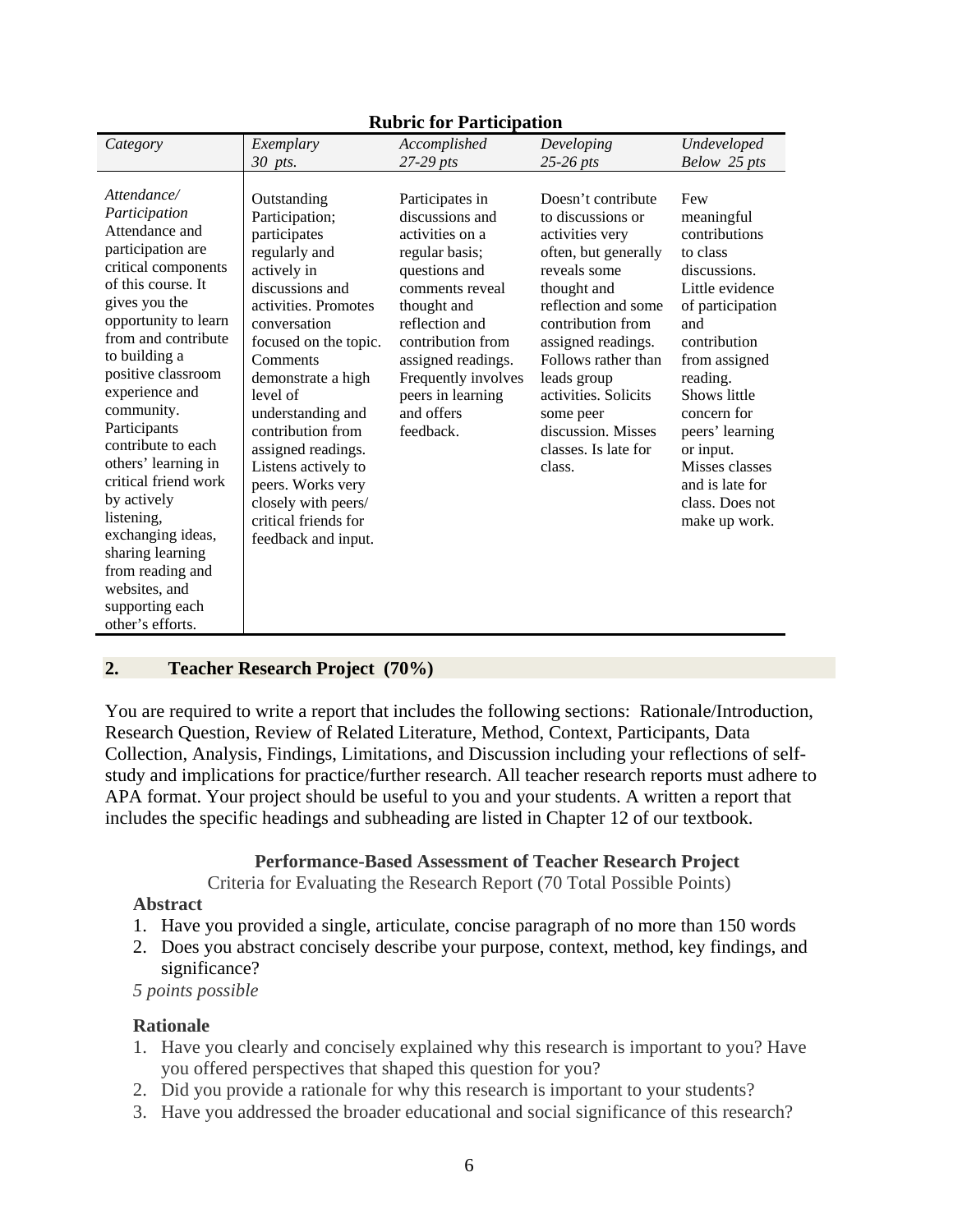### *5 points possible*

## **Statement of the Research Problem/Question**

- 1. Have you clearly and concisely stated the research problem?
- 2. Have you clearly and concisely state your main research question and any sub questions?
- *5 points possible*

## **Review of Literature and Conceptual Framework**

- 1. Did you conduct an ongoing literature review which informed your research?
- 2. Is the review relevant and connected to your study?
- 3. Is the review adequate, coherent, and analytical?
- 4. Does the review include references from a variety of sources?
- 5. Is the review integrated into a conceptual framework with a mapping of the theories, literature, and phenomena that help to inform your study?

*10 points possible* 

## **Research Method**

- 1. Have you described your research context; community, school, and classroom context?
- 2. Have you included demographic information of participants?
- 3. Did you include your reflection of the problem? e.g., observations and possible causes?
- 4. Have you explained the reasons for your pedagogies based on your noticing of your classroom and the literature reviewed?
- 5. Have you described in detail what data you collected, how you collected it, and when you collected it, including data generated from your pedagogies and strategies?
- 6. Does your data include a variety of sources from multiple sources?
- 7. Did you include a timeline for the data you collected and your planned interventions?
- 8. Did you explain how you analyzed your data and include a complete data audit trail?
- 9. Have you included and explained the role of your critical friends in your data interpretations?
- 10. Did you explore using visuals and technologies for analyzing and displaying your findings in a coherent manner?
- *15 points possible*

## **Findings**

- 1. Did you circle back to your research question(s) and discuss how they relate your findings?
- 2. Are the findings thoroughly and adequately presented?
- 3. Is there convincing evidence to support your themes?
- 4. Is there connection and coherence among the separate themes?
- 5. Did you share your findings with your critical friend?
- *10 points possible*

## **Discussion, Self-Study of Teaching, and Implications**

- 1. Have you explained the possible implications to your students' learning?
- 2. Have you explained the possible implications of to your understanding of teaching? Have you offered a self-assessment of how you addressed the self-study methodological components using the Five Foci chart?

Have you discussed how you reshaped your practice from critical friend feedback? Does your discussion include evidence of your deep reflection and self-study of teaching? Revisit your original research questions. Take a retrospective journey and reflect back on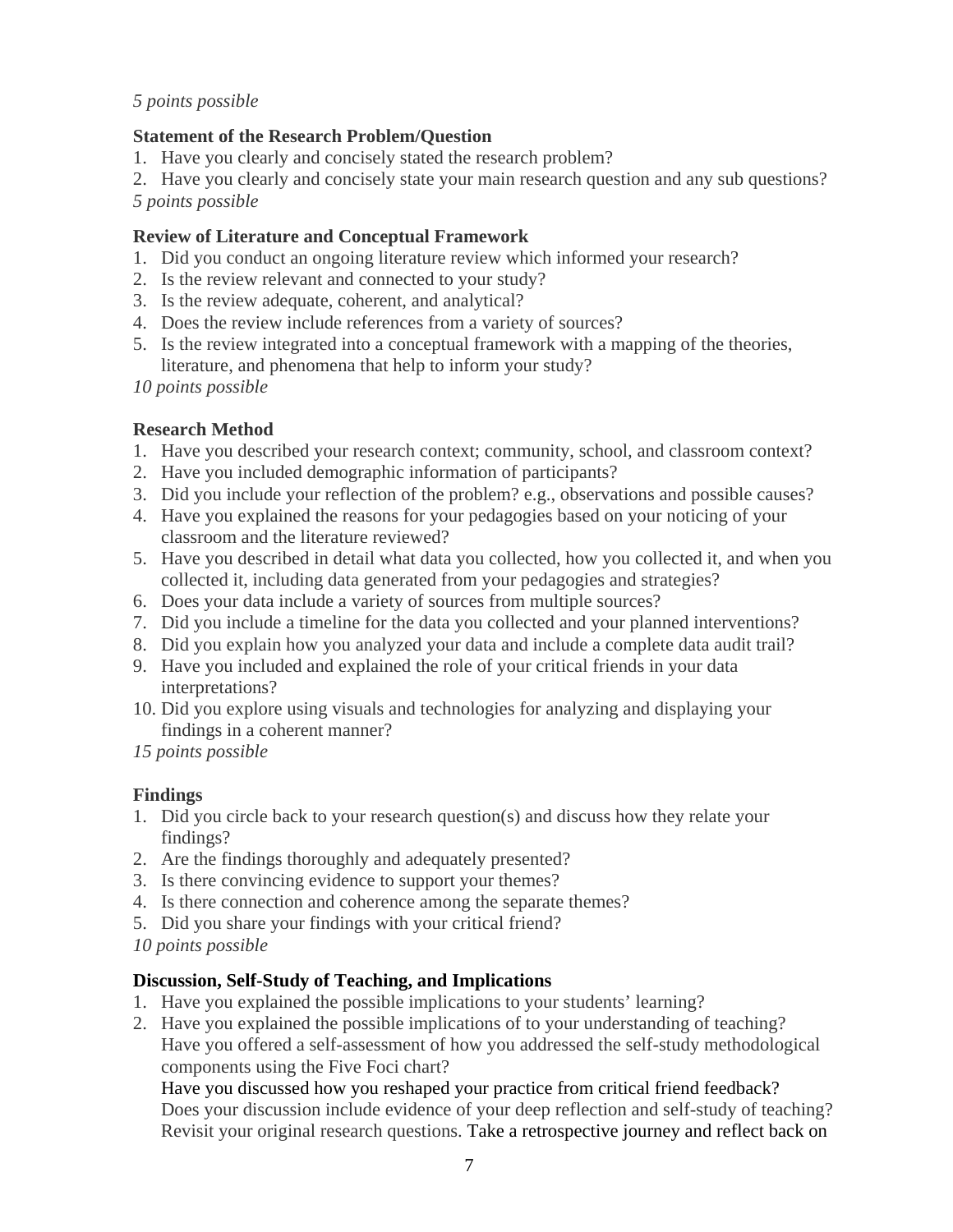the "self" or your role and the conscious (and perhaps at the time unconscious) consequences of your actions in the process of studying your teaching practice.

- 3. Have you adequately explained the possible implications to the education field?
- 4. Have you adequately explained the possible implications of your study to national and state education standards?

5. Have you discussed any limitations and identified future research possibilities?  *10 points possible* 

### **References and Appendix**

- 1. Did you follow the APA style for the report, references, citations, and appendix?
- 2. Are references current and from different and high quality sources?
- 3. Have you provided a complete list of all print and non-print (internet) references?

 *5 points possible* 

### **Organization**

- 1. Does the report include a cover page, title, author's name and professional affiliation?
- 2. Is your report well organized, grammatically correct, coherent and complete?
- 3. Does the report have your distinctive focus and voice? Have you used professional language?, i.e., no jargon Have you written in an accessible style and presentation?
- 4. Are all references cited in the research report included in the references?
- *5 points possible*

### *Grading Scale for Research Project:*

**Exemplary**: 70 points. Exceeds meeting criteria, multiple sources of evidence that substantially exceeds requirements.

*Accomplished:* 63-69 points. Provides convincing evidence of sound work, substantially meets requirements.

**Developing:** 58-62 points. Provides basic and somewhat convincing evidence that moderately meets criteria. Consider revision.

*Undeveloped***:** 57 points and below. No evidence or little evidence of meeting the criteria.

#### **Final Grades**

*Please note that B- is not a passing grade in licensure courses. A student who receives an overall grade of B- must repeat the course.* 

| Grade        | <b>Standards</b>                      | Grading     | Grade<br><b>Points</b> | <b>Graduate</b><br><b>Courses</b> |
|--------------|---------------------------------------|-------------|------------------------|-----------------------------------|
| $A+$         | <b>Substantially Exceeds Standard</b> | $99 - 100$  | 4.00                   | Satisfactory /<br>Passing         |
| $\mathsf{A}$ | Meets Standard                        | $93 - 98.9$ | 4.00                   | Satisfactory /<br>Passing         |
| $A -$        | Meets Standard                        | $90 - 92.9$ | 3.67                   | Satisfactory /<br>Passing         |
| $B+$         | Approaches Standard                   | $88 - 89.9$ | 3.33                   | Satisfactory /<br>Passing         |
| B            | Approaches Standard                   | $83 - 87.9$ | 3.00                   | Satisfactory /<br>Passing         |
| $B-$         | Approaches Standard                   | $80 - 82.9$ | 2.67                   | Satisfactory*/<br>Passing         |

**Grading Scale**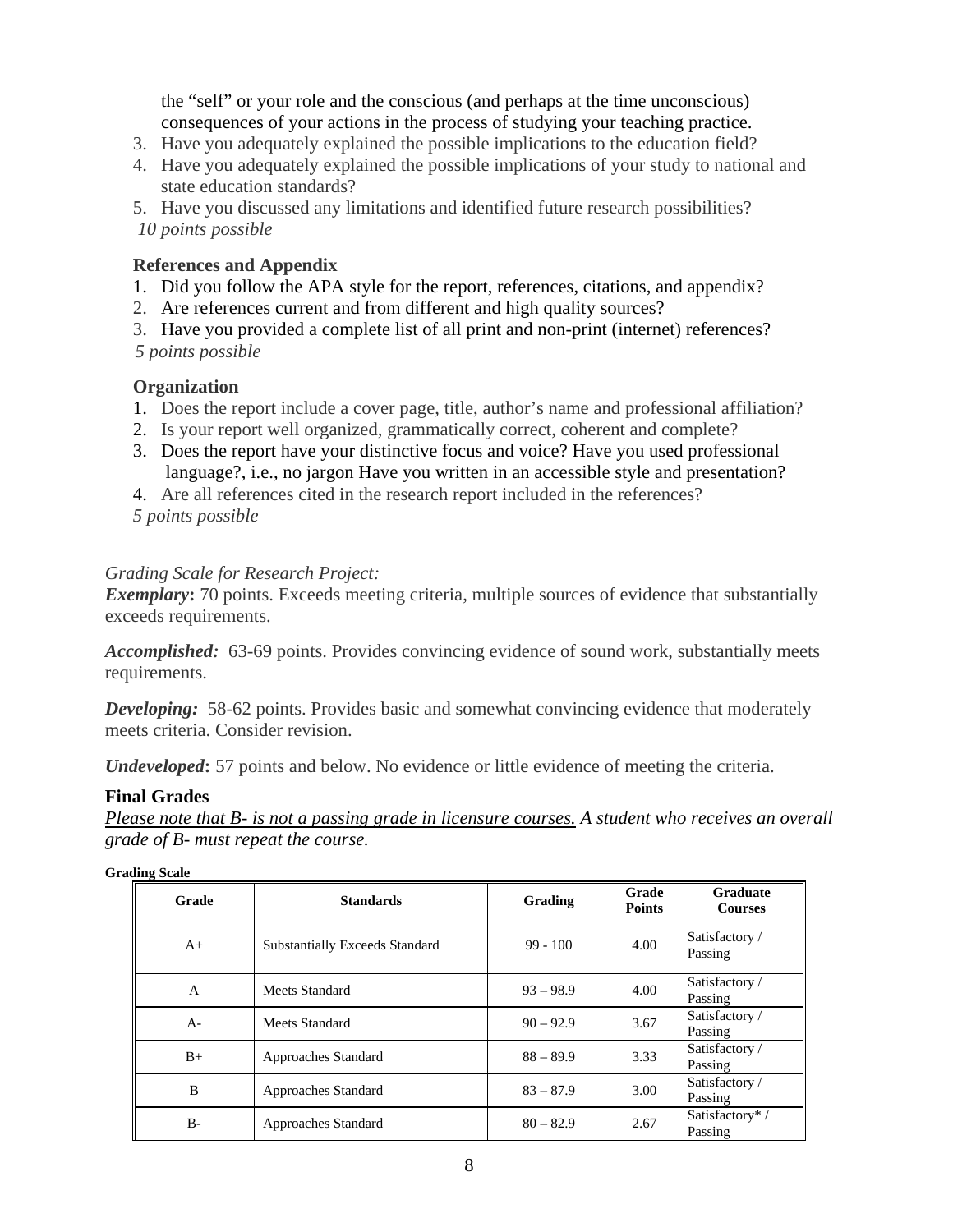#### **READING RESOURCES**

#### *Teacher Research*

- Falk, B., & Blumenreich, M. (2005). *The power of questions: A guide to teacher and student research.* Portsmouth, NH: Heinemann.
- Goodnough, K. (2001). Teacher development through action research. *Action in teacher education,23* (1), 37-46. Access through GMU, Library, e-journal.
- Greely, K. (2000). *Why fly that way?: Living community and academic achievement.* NY: Teachers College.
- Hubbard, R. S., & Power, B. (1999). *Living the questions: A guide for teacher-researchers.*  Portland, ME: Stenhouse.
- Kagan, D. M. (1993). *Laura and Jim and what they taught me about the gap between educational theory and practice.* NY. State University of New York Press.
- Kosnik, C., Beck, C., Freese, A. R., & Samaras, A. P. (Eds.), (2006). *Making a difference in teacher education through self-study: Studies of personal, professional, and program renewal*. Dordrecht, The Netherlands: Springer.
- Leedy, P. D., and Ormrod, J. E. (2001). *Practical research: Planning and design.* Upper Saddle River, NJ: Merrill.
- MacLean, M.S. & Mohr, M. (1999). *Teacher-researchers at work*. National Writing Project, Berkeley, CA.
- Reason, P. Three approaches to participative inquiry (1994). In N. Denzin & Y. Lincoln, (Eds.). *Handbook of qualitative research*. Sage.
- Samaras, A. P., & Freese, A. R. (2006). *Self-study of teaching practices primer.* NY: Peter Lang.
- Samaras, A. P., Freese, A. R., Kosnik, C., & Beck, C. (Eds.) (2008). *Learning communities in practice.* The Netherlands: Springer Press.
- Thomas, R. M. (2005). *Teachers doing research: An introductory guidebook.* Boston: Pearson/Allyn & Bacon.

#### *Qualitative Analysis*

- Bogdan, R. C., & Biklen, S. K. (1992). *Qualitative research for education: An introduction to theory and methods*. Boston, MA: Allyn & Bacon.
- Czaja, R., & Blair, J. (1996). *Designing surveys: A guide to decisions and procedures.* Thousand Oaks, CA: Pine Forge Press.
- Miles, M. B., & Huberman, A. M. (1994). *Qualitative data analysis*. Thousand Oaks, CA: Sage.
- Patton, M. Q. (1990). *Qualitative evaluation and research methods (Second Edition)*. CA: Sage.
- Reason, P. Three approaches to participative inquiry (1994). In N. Denzin & Y. Lincoln, (Eds.). *Handbook of qualitative research*. CA: Sage.

Stake, R. E. (1995). *The art of case study research*. Thousand Oaks, CA: Sage Publications.

Strauss, A., & Corbin, J. (1990). *Basics of qualitative research: Grounded theory procedures and techniques*. Newbury Park, CA: Sage.

#### *Quantitative Analysis and Statistics*

Bartz, A. E. (1999). *Basic statistical concepts (4<sup>th</sup> ed)*. Upper Saddle River, NJ: Merrill.

- Cronk, B. C. (2002). *How to use SPSS: A step-by-step guide to analysis and interpretation(2nd ed).* Los Angeles, CA: Pyrczak Publishing.
- Jaeger, R. M. (1993). *Statistics: A spectator sport (Second Edition).* Newbury Park, CA: Sage.
- Rovessi, C., & Carroll, D. J. (2002). *Statistics made simple for school leaders.* Lanham, MD: Scarecrow Press.
- Salkind, N. (2000). *Statistics for people who think they hate statistics.* Thousand Oaks, CA: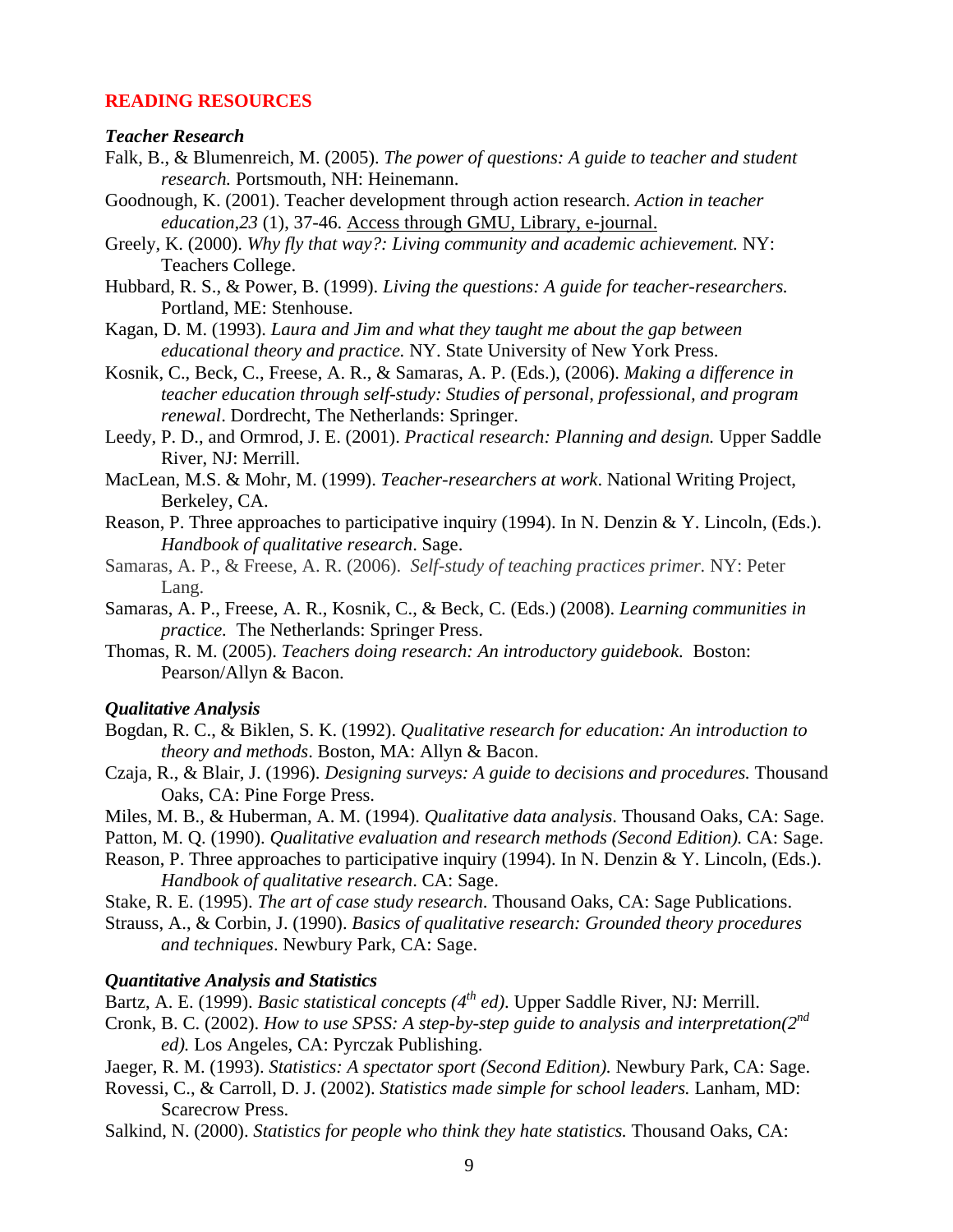Sage.

## *Research and Writing*

- Booth, W. C., Colomb, G. G., & Williams, J. M. (1995). *The craft of research*. Chicago, IL: The University of Chicago.
- Dahl, K. K. (1992). *Teacher as writer: Entering the professional conversation.* Urbana, IL: NCTE.

*Writing a Research in Action Paper* Writinghttp://www.gmu.edu/departments/english/composition/wits/research/index.html

*Help with Research* http://library.gmu.edu/mudge/Dox/basics.html

*Data Collecting Tools:* Go to Google docs, then spreadsheets to create survey. Also Survey Monkey http://www.surveymonkey.com/home.asp

## *National Reports and Test Reporting Centers*

- A Nation at Risk http://www.ed.gov/pubs/NatAtRisk/risk.html
- The Nation's Report Card/National Assessment of Educational Progress http://nces.ed.gov/nationsreportcard/
- National Center for Educational Statistics http://nces.ed.gov/help/sitemap.asp
- TIMSS and PIRLS The International Math and Science Study and International Literacy Study http://www.timss.org/
- Best Evidence/School Reform Reports/School Models. Johns Hopkins University http://www.bestevidence.org/index.htm

## *Virginia State Standards*

- Virginia Department of Education http://www.pen.k12.va.us/
- State of Virginia, SOL Resources http://www.pen.k12.va.us/VDOE/Instruction/sol.html
- State of Virginia Standards of Learning Test Information http://www.pen.k12.va.us/VDOE/src/SOLassessments.shtml
- FCPS Grading Policy http://www.fcps.k12.va.us/Directives/R2430.pdf

**\*Also visit the Self-Study Resource Center at** http://www.sagepub.com/samaras/ for chapter summaries, powerpoints, and more.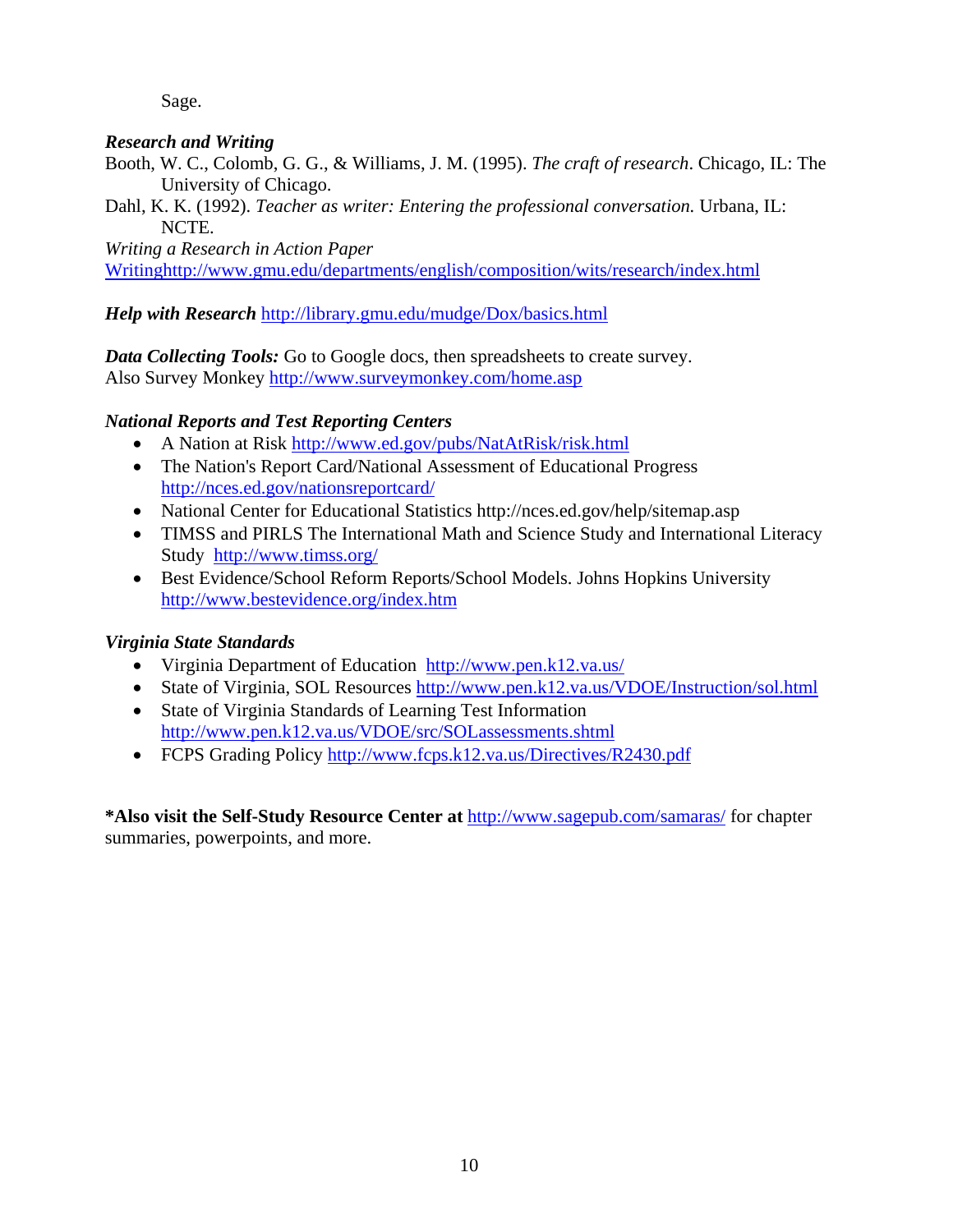# Tentative Class Schedule

| Week                            | <b>Topic</b>                                                                                                         | <b>Readings/Assignment Due</b>                                                                                                                           |
|---------------------------------|----------------------------------------------------------------------------------------------------------------------|----------------------------------------------------------------------------------------------------------------------------------------------------------|
| $\mathbf{1}$<br>8/30            | <b>INTRODUCTIONS</b><br><b>TO OUR</b><br><b>LEARNING</b>                                                             | Read McNiff, Lomax, & Whitehead, pp. 18-25 on e-reserves<br>("research")                                                                                 |
|                                 | <b>COMMUNITY</b>                                                                                                     | In class activity: "I wonder about" inquiry. Use CFI 1.1 pp. 5-6                                                                                         |
|                                 | <b>Overview of Course</b><br>and Self-Study<br><b>Teacher Research</b><br>Overview of M.Ed.<br>Portfolio Coord Visit | Utilizing your research project as part of your M.Ed. Portfolio<br>Sign up with Portfolio Coordinator for portfolio workshops and<br>day of presentation |
| 9/6                             | Labor Day<br><b>NO CLASS</b>                                                                                         | Labor Day University Closed<br>(Optional extra credit activity, Critical Friend Inquiry (CFI) 5.1<br>pp. 95-98                                           |
| $\overline{2}$<br>9/13          | <b>RESEARCH</b><br><b>RATIONALE</b>                                                                                  | Read Preface, Chapters 1 & 2<br><b>Overview Chapter 12</b><br>Overview Self-Study Resource Center at                                                     |
|                                 | <b>FINDING YOUR</b><br><b>RESEARCH</b>                                                                               | http://www.sagepub.com/samaras/                                                                                                                          |
|                                 | <b>QUESTION</b>                                                                                                      | Bring: Research Artifact and Essay. Incorporate your "I<br>wonder" in-class activity (CFI 1) in your essay.                                              |
|                                 |                                                                                                                      | Begin to frame your research proposal and study design.                                                                                                  |
| $\overline{\mathbf{3}}$<br>9/20 | <b>DESIGNING YOUR</b><br><b>ACTION</b><br><b>RESEARCH</b><br><b>PROJECT</b>                                          | Begin to <b>Read</b> Chapters 4, 5, $\&$ 6                                                                                                               |
|                                 | <b>BEGINNING A LIT</b><br><b>REVIEW</b>                                                                              |                                                                                                                                                          |
| $\overline{\mathbf{4}}$<br>9/27 | <b>RESEARCH</b><br><b>ETHICS</b>                                                                                     | <b>Read:</b> Chapters 7 & 8<br>Read McNiff, Lomax, & Whitehead, pp. 26-32 on e-reserves                                                                  |
|                                 | <b>DATA</b><br><b>COLLECTION</b><br><b>WORKSHOP</b>                                                                  | <b>POST Research Proposal for Professor Feedback and Share</b><br>with Discipline Team in Class.<br>Use CFI 6.3, pp. 123-126                             |
| 5<br>10/4                       | <b>LIT REVIEW</b><br>WORK (online)                                                                                   | Read: Chapters 9 & 10<br><b>POST Draft Review of Literature any time this week for</b><br><b>Professor Feedback</b>                                      |